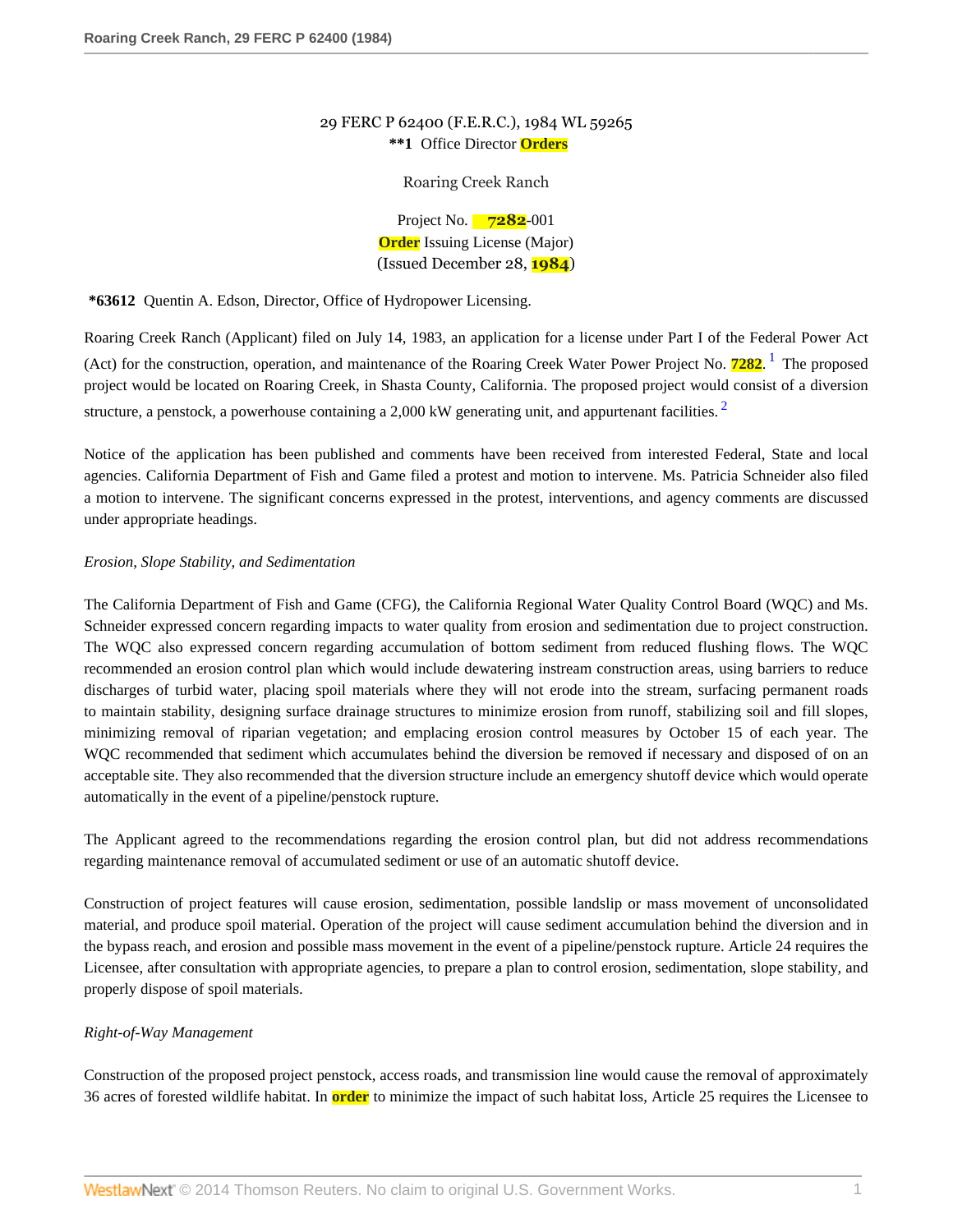develop a wildlife mitigative plan that considers the cleaning, revegetation, and maintenance of project penstock, access road, and transmission line right-of-way for the benefit of wildlife resources.

#### *Cultural Resources*

**\*\*2** Ms. Schneider expressed concern regarding possible disturbances to the archeological resources in the project area. There are no archeological or historical resources located within the proposed project area that are listed in, determined eligible for, or considered by the California State Historic Preservation Officer (SHPO) to be potentially eligible for listing in the National Register of Historic Places. However, construction activity should be halted if any previously unrecorded archeological resources are discovered and the SHPO should be notified. Article 26 requires the Licensee to consult with the SHPO to determine the need for additional survey work in the project area.

## *Instream Flows*

Ms. Schneider expressed concern regarding potential damage to Roaring Creek and its habitats. Operation of the project would reduce **\*63613** flows in the 0.4-mile-long bypass reach of Roaring Creek. The CFG had recommended that the application be denied because the Applicant had not completed an instream flow study to determine the minimum flow needed to maintain aquatic habitat and resources in the bypass. The CFG also recommended in a letter dated August 31, 1981, that the following minimum flows should be released into the bypass reach: February 1 to June 15—20 cubic feet per second (cfs) or the natural flow whichever is less; and, June 16 to January 31—10 cfs or the natural flow, whichever is less. The Applicant states in a letter dated July 18, **1984**, that they are presently conducting an instream flow study. Analysis of the study results may be completed by early 1985. The Applicant states that at no time will stream flows in the bypass reach be reduced to less than those levels set by CFG for the protection of aquatic life.

A study is required to gather the biological information necessary for a more permanent minimum flow determination. The results generated from the study being conducted by the Applicant should allow for a more definitive determination of minimum flows necessary to protect the aquatic resources of the bypass reach. Article 27 requires the Licensee to submit the results of its studies and its recommendations for a long-term minimum flow release, along with comments from relevant agencies, for Commission approval. Until the long-term recommendations are determined, an interim minimum flow as recommended by the CFG would adequately protect the aquatic resources of the bypass reach. Therefore, Article 28 requires the release of the interim flow proposed by CFG. Further, the Applicant proposes to operate the project in a run-of-river mode. The project should be operated in an instantaneous run-of-river mode so that water level fluctuations are minimized in Roaring Creek above the project dam and below the project powerhouse. Article 29 requires the Licensee to operate the project in an instantaneous runof-river mode.

#### *Stream Flow Measurement*

The CFG recommended that the Applicant install a recording gage to provide for a record of the streamflow releases, and that the data obtained from the gage be submitted to the CFG on an annual basis. Standard license Article 8 requires the Licensee to install a gage in accordance with requirements set forth by the Commission; Article 30 requires the Licensee to provide such data to CFG.

## *Fish Screen*

**\*\*3** The CFG recommended that the Applicant install and maintain a fish screen on the intake structure. The Applicant proposes to install a fish screen to prevent fish from entering the penstock and a fish bypass structure to prevent restrictions to downstream fish movement. Article 31 requires the Licensee to file, for approval, functional design drawings of the fish screen to be installed on the intake structure and the fish bypass structure.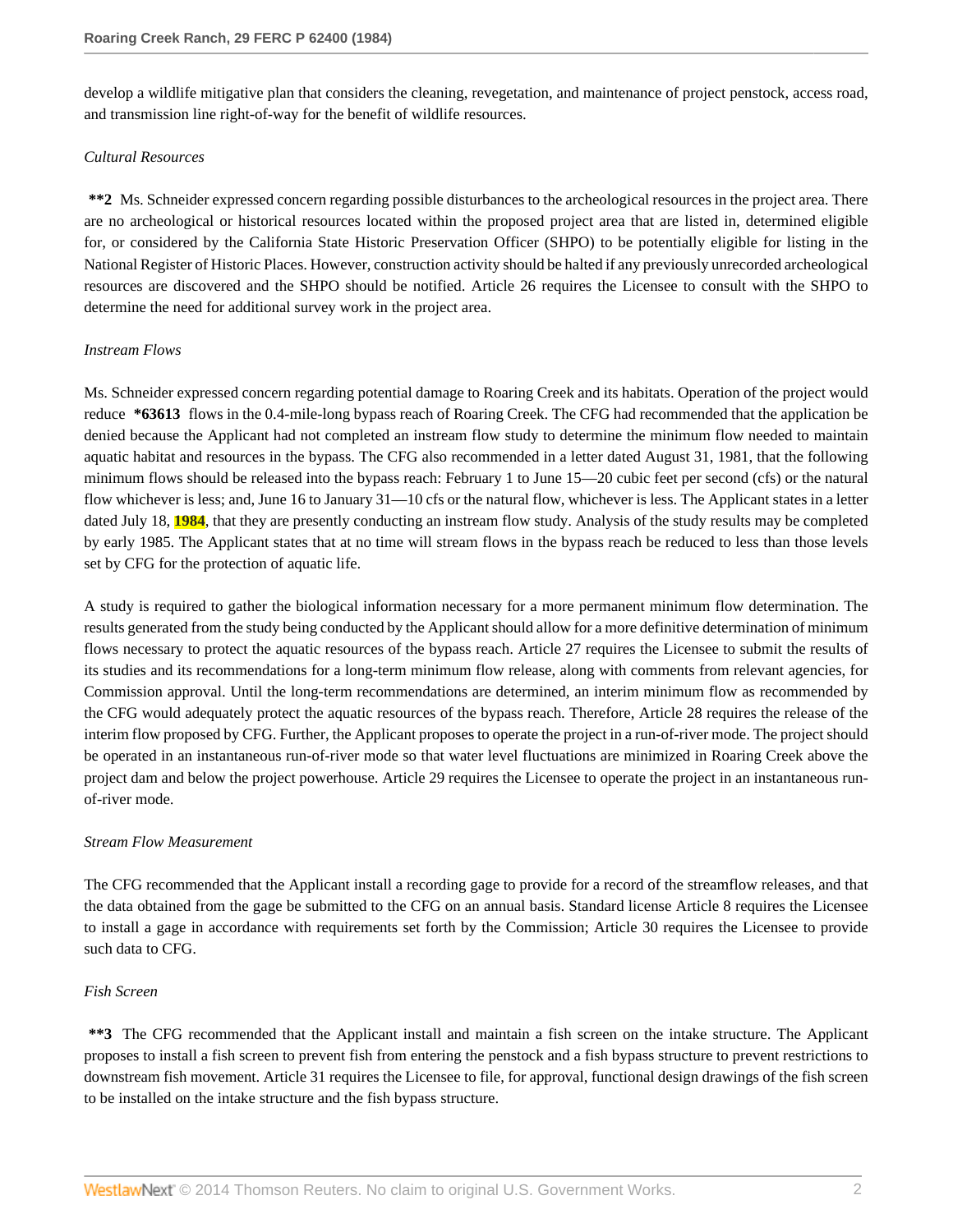#### *Other Environmental Concerns*

Water quality certification, as required by Section 401 of the Federal Water Pollution Control Act, was waived for the proposed project by the State of California, Central Valley Water Quality Control Board, on June 14, 1983.

No Federally listed threatened or endangered aquatic or terrestrial species or critical habitat will be affected by the project.

## *Finding of no Significant Impact*

The project construction will result in temporary short-term increases in turbidity and sedimentation levels in Roaring Creek and minor, short-term impacts to the fishery, vegetation and wildlife resources. Project operation will reduce flows in a 0.4-mile reach of Roaring Creek between the proposed diversion dam and the powerhouse tailrace. The Applicant's proposed mitigative measures and FERC license articles will ensure that environmental impacts resulting from project construction and operation are minor.

<span id="page-2-0"></span>In accordance with the National Environmental Policy Act of 1969, an Environmental Assessment was prepared for this Project. On the basis of the record and Staff's independent environmental analysis,  $3$  issuance of a license for the project, as conditioned herein, will not constitute a major Federal action significantly affecting the quality of the human environment.

## *Safety of Structure*

The proposed project structures would impound an insignificant amount of water and their failure would not endanger downstream life or property. The project structures would be safe if constructed using sound engineering practices.

#### *Economic Analysis*

The project is economically feasible based on the sale of project power at the avoided cost **\*63614** in the State of California, adjusted for escalation.

#### *Other Aspects of Comprehensive Development*

The proposed project, with its average annual generation of 9,110,000 kWh, will utilize a renewable resource that will save the equivalent of approximately 15,000 barrels of oil or 4,500 tons of coal per year.

The project does not conflict with any proposed or existing developments on Roaring Creek, makes good use of the flow and fall of the creek, and will be best adapted to the comprehensive development of the river basin upon compliance with the terms and conditions of the license.

## *It is ordered that:*

(A) This license is issued to Roaring Creek Ranch (Licensee), under Part I of the Federal Power Act (Act) for a period of 50 years, effective the first day of the month in which this license is issued, for the construction, operation, and maintenance of the Roaring Creek Water Power Project No. **7282**, located in Shasta County, California, on Roaring Creek, a tributary of the Pit River. This license is subject to the terms and conditions of the Act, which is incorporated by reference as part of this license and subject to the regulations the Commission issues under the provisions of the Act.

**\*\*4** (B) The Roaring Creek Water Power Project No. **7282** consists of: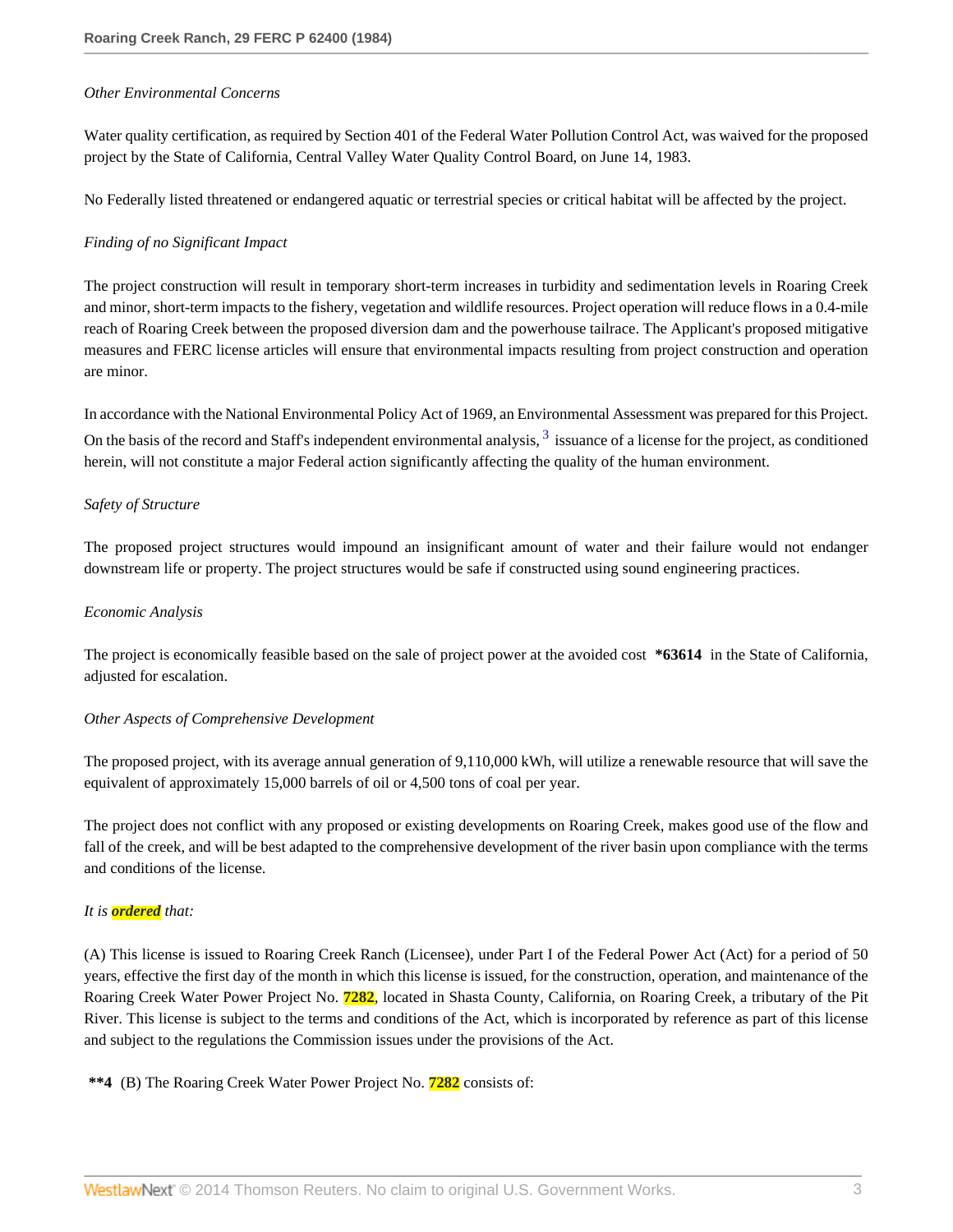(1) All lands, to the extent of the Licensee's interests in those lands, constituting the project area and enclosed by the project boundary. The project area and boundary are shown and described by certain exhibits that form part of the application for license and that are designated and described as:

| exhibit |       | <b>fERC</b> No. | title                                        |
|---------|-------|-----------------|----------------------------------------------|
|         | $G-1$ |                 | <b>7282</b> -3 Project Location & Layout Map |

(2) Project works consisting of: (1) a 6-foot-high, 35- foot-long diversion structure; (2) a 42-inch-diameter, 5,100-foot-long penstock; (3) a powerhouse with a single generating unit rated at 2.0 MW; (4) a 4.16-kV generator lead; (5) a 4.16/12.3-kV 3 phase step-up transformer; (6) a 0.25-mile-long, 12.3-kV transmission line; and (7) appurtenant facilities.

The location, nature, and character of these project works are generally shown and described by the exhibits cited above and more specifically shown and described by certain other exhibits that also form a part of the application for license and that are designated and described as:

| titled                                           | <b>fERC</b> No. | exhibit |
|--------------------------------------------------|-----------------|---------|
| <b>7282-1</b> Plan & Profile Diversion Structure |                 | $F-1$   |
| <b>7282</b> -2 Plan & Section of Powerhouse      |                 | $F-2$   |

(3) All of the structures, fixtures, equipment, or facilities used or useful in the operation or maintenance of the project and located within the project boundary, all portable property that may be employed in connection with the project, located within or outside the project boundary, as approved by the Commission, and all riparian or other rights that are necessary or appropriate in the operation or maintenance of the project.

(C) Exhibits G-1, F-1 and F-2 designated in **Ordering** Paragraph (B) above, are approved and made a part of the license only to the extent that they show the general location, description, and layout of the project works.

(D) This license is also subject to the terms and conditions set forth in FERC Form L-11 [revised October, 1975] entitled, "Terms and Conditions of License for Unconstructed Major Project Affecting the Interests of Interstate or Foreign Commerce", designated as Articles 1 through 23, attached to (reported at 54 **FPC** 1864) and made a part of this license. This license is also subject to the following additional articles:

*Article 24.* Licensee shall, after consultation with the California Department of Fish and Game, California Department of Conservation, and U. S. Fish and Wildlife Service, prepare and file with the Commission, within 6 months from the date of issuance of this license, a plan to control erosion, dust, and slope stability, and to minimize the quantity of sediment or other potential water pollutants resulting from construction and operation of the project. The plan shall address, among other things, grading of slopes, control of surface drainage, measures to contain sediment or minimize the amount of sediment that would be generated in the event of a break in the pipeline/penstock, storage and disposal of excavated materials, and maintenance removal of sediment.

The plan shall also include: provisions for identifying the mapping any erosive soils and potentially unstable slopes; an implementation schedule; monitoring and maintenance programs for project construction and operation; provisions for periodic review of the plan and for making any necessary revisions to the plan. In the event that the Licensee does not concur with any agency recommendations, Licensee shall provide a discussion of the reasons for not concurring based on actual site, geological, soil, and groundwater conditions. **\*63615** The Commission reserves the right to require changes to the plan. Unless the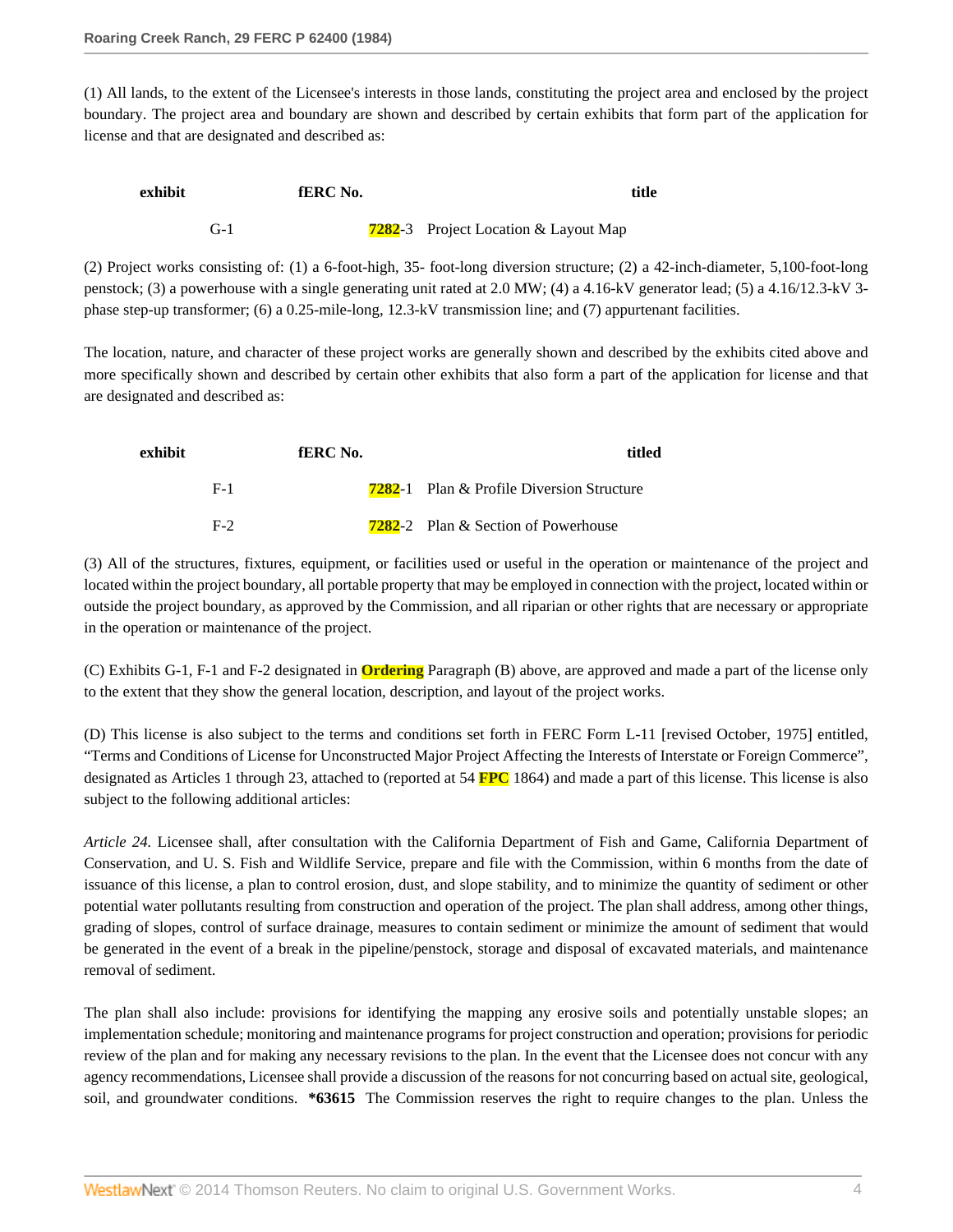Director, Office of Hydropower Licensing, directs otherwise, the Licensee may commence ground disturbing or spoil activities at the project 90 days after filing the above plan.

**\*\*5** *Article 25.* Licensee shall, after consultation with the U.S. Fish and Wildlife Service and the California Department of Fish and Game, develop a wildlife mitigative plan that will consider the clearing, revegetation, and maintenance of project penstock, and access road transmission line rights-of-way for the benefit of wildlife resources. Licensee shall file the plan for Commission approval within 1 year from date of issuance of this license. Agency comments on the plan shall be included in the filing.

*Article 26.* Licensee shall, prior to any construction activity or ground disturbance within the proposed project area, consult with the California State Historic Preservation Officer (SHPO) to review the final design plans for the transmission line right-ofway and determine the need for an archeological reconaissance survey to be conducted. If it is determined that an archeological reconaissance is necessary, Licensee shall consult with the SHPO to: (a) determine the scope of the survey; (b) conduct the survey; and (c) prepare a report to be filed with the Commission at least 60 days prior to the commencement of any construction activity, which assesses the significance of any sites discovered, and recommends future management plans for the avoidance or mitigation of adverse effects to the sites. If any previously unrecorded archeological or historical sites are discovered during the course of construction or development of any project works or other facilities at the project, construction activity in the vicinity shall be halted, a qualified archeologist shall be consulted to determine the significance of the sites, and the Licensee shall consult with the SHPO to develop a mitigative plan for the protection of significant archeological or historical resources. If the Licensee and the SHPO cannot agree on the amount of money to be expended on archeological or historical work related to the project, the Commission reserves the right to require the Licensee to conduct, at its own expense, any such work found necessary.

*Article 27.* Licensee shall, within 3 months from the issuance of this license, file the results of the minimum flow study identified by letter to the Commission dated July 18, **1984**, for the Roaring Creek Project and, for Commission approval, recommending minimum flow releases from the project dam for the protection and enhancement of fish and wildlife resources between the dam and the tailrace. This filing shall include comments from the California Department of Fish and Game and the U.S. Fish and Wildlife Service on the study and recommended flows. The Commission reserves the right to require the Licensee to conduct additional studies if deemed necessary.

*Article 28.* Licensee shall discharge from the Roaring Creek Project diversion structure, an interim continuous minimum flow of 20 cubic feet per second (cfs) from February 1 to June 15, and 10 cfs, from June 16 to January 31, or the inflow to the reservoir, whichever is less, for the purpose of protecting fish and wildlife resources between the dam and tailrace. These flows may be temporarily modified, if required, by operating emergencies beyond the control of the Licensee, for the minimum flow study identified in Article 27, and for short periods upon mutual agreement between the Licensee and the California Department of Fish and Game.

**\*\*6** *Article 29.* Licensee shall operate the Roaring Creek Hydroelectric Project in an instantaneous run-of-river mode for the protection of fish and wildlife resources. Licensee, in operating the Roaring Creek Hydroelectric Project in an instantaneous run-of-river mode, shall at all times act to minimize fluctuations of reservoir surface elevation (i.e., maintain discharge from the project so that flow in Roaring Creek, as measured immediately downstream from the project tailrace, approximates the instantaneous sum of inflow to the project reservoir). Instantaneous run-of-river operation may be temporarily modified, if required by emergencies beyond the control of the Licensee, and for short periods upon mutual agreement between the Licensee and the California Department of Fish and Game.

*Article 30.* Licensee shall construct and operate the streamflow gage required by standard license Article 8 in a manner to generate data necessary to determine, on a continuous basis, the minimum flows that are released from the diversion structure. Licensee shall annually make data obtained from the gage available to the California Department of Fish and Game.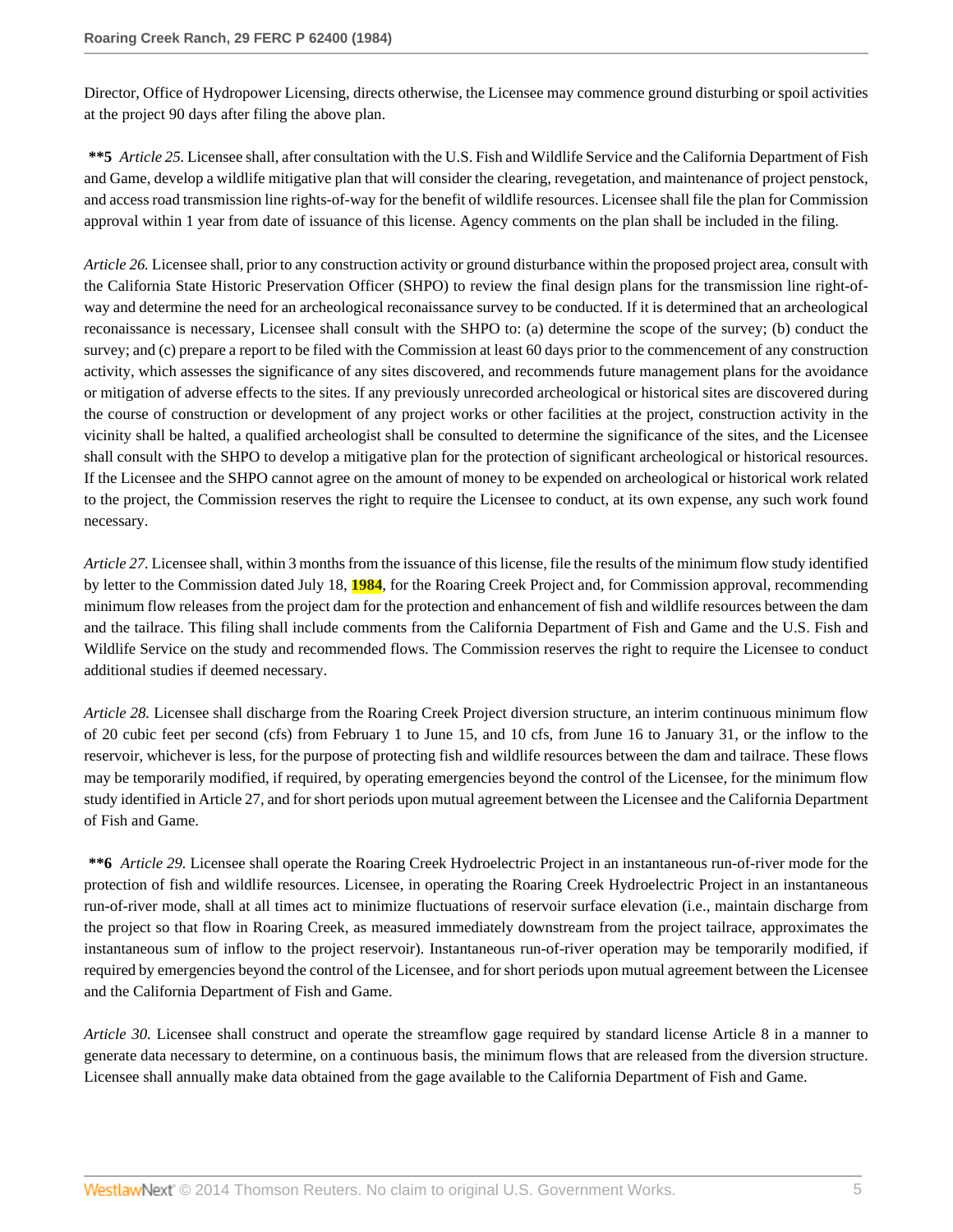*Article 31.* Licensee shall, within 6 months following the issuance of this license, file for Commission approval, functional design drawings of a fish screen and a fish bypass structure, prepared after consultation with the U.S. Fish and Wildlife Service and the California Department of Fish and Game. Agency comments on the design of the proposed fish screen and fish bypass structure **\*63616** shall be included in the filing. Within 6 months after completion of construction of the fish screen and fish bypass structure, Licensee shall file as-built drawings with the Commission.

*Article 32.* The Licensee shall provide to the Commission's Regional Engineer and the Director, Office of Hydropower Licensing, one copy each of the final contract drawings and specifications for pertinent features of the project such as water retention structures, powerhouse and water conveyance structures, at least 60 days prior to start of construction. The Director, Office of Hydropower Licensing may require changes in the plans and specifications to ensure a safe and adequate project.

*Article 33.* Licensee shall, within 90 days of completion of construction, file for approval by the Director, Office of Hydropower Licensing revised Exhibits A, F, and G to describe and show the project as-built.

*Article 34.* The Licensee shall commence construction of project works within two years from the issuance date of the license and shall complete construction of the project within four years from the issuance date of the license.

*Article 35.* The Licensee, a private entity under the laws of the State of California, shall pay the United States the following annual charges:

(a) For the purpose of reimbursing the United States for the cost of administration of Part I of the Act, a reasonable amount as determined in accordance with the provisions of the Commission's regulations in effect from time to time. The authorized installed capacity for that purpose is 2700 horsepower.

**\*\*7** *Article 36.* (a) In accordance with the provisions of this article, the Licensee shall have the authority to grant permission for certain types of use and occupancy of project lands and waters and to convey certain interests in project lands and waters for certain other types of use and occupancy, without prior Commission approval. The Licensee may exercise the authority only if the proposed use and occupancy is consistent with the purposes of protecting and enhancing the scenic, recreational, and other environmental values of the project. For those purposes, the Licensee shall also have continuing responsibility to supervise and control the uses and occupancies for which it grants permission, and to monitor the use of, and ensure compliance with the covenants of the instrument of conveyance for, any interests that it has conveyed, under this article. If a permitted use and occupancy violates any condition of this article or any other condition imposed by the Licensee for protection and enhancement of the project's scenic, recreational, or other environmental values, or if a covenant of a conveyance made under the authority of this article is violated, the Licensee shall take any lawful action necessary to correct the violation. For a permitted use or occupancy, that action includes, if necessary, cancelling the permission to use and occupy the project lands and waters and requiring the removal of any non-complying structures and facilities.

(b) The types of use and occupancy of project lands and waters for which the Licensee may grant permission without prior Commission approval are: (1) landscape plantings; (2) non-commercial piers, landings, boat docks, or similar structures and facilities that can accommodate no more than 10 water craft at a time and where said facility is intended to serve single-family type dwellings; and (3) embankments, bulkheads, retaining walls, or similar structures for erosion control to protect the existing shoreline. To the extent feasible and desirable to protect and enhance the project's scenic, recreational, and other environmental values, the Licensee shall require multiple use and occupancy of facilities for access to project lands or waters. The Licensee shall also ensure, to the satisfaction of the Commission's authorized representative, that the uses and occupancies for which it grants permission are maintained in good repair and comply with applicable State and local health and safety requirements. Before granting permission for construction of bulkheads or retaining walls, the Licensee shall: (1) inspect the site of the proposed construction, (2) consider whether the planting of vegetation or the use of riprap would be adequate to control erosion at the site, and (3) determine that the proposed construction is needed and would not change the basic contour of the reservoir shoreline. To implement this paragraph (b), the Licensee may, among other things, establish a program for issuing permits for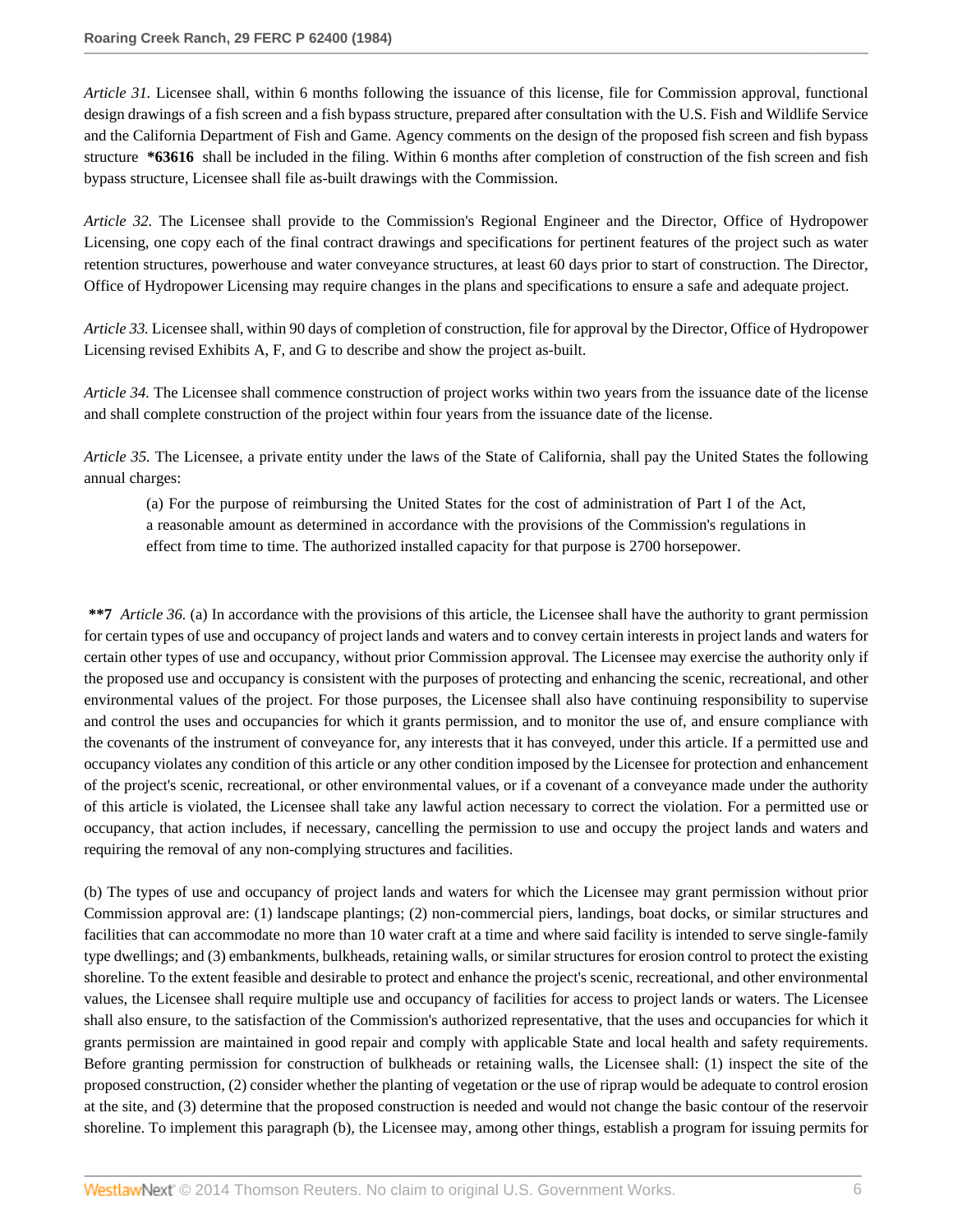the specified types of use and occupancy of project 1ands and waters, which may be subject to the payment of a reasonable fee to cover the Licensee's costs of administering the permit program. The Commission reserves the right to require the Licensee to file a description of its standards, guidelines, and procedures for implementing this paragraph (b) and to require modification of those standards, guidelines, or procedures.

**\*\*8** (c) The Licensee may convey easements or rights-of-way across, or leases of, project lands for: (1) replacement, expansion, realignment, or maintenance of bridges and roads for which all necessary State and Federal approvals have been obtained; (2) storm drains and water mains; (3) sewers that do not discharge into **\*63617** project waters; (4) minor access roads; (5) telephone, gas, and electric utility distribution lines; (6) non-project overhead electric transmission lines that do not require erection of support structures within the project boundary; (7) submarine, overhead, or underground major telephone distribution cables or major electric distribution lines (69-kV or less); and (8) water intake or pumping facilities that do not extract more than one million gallons per day from a project reservoir. No later than January 31 of each year, the Licensee shall file three copies of a report briefly describing for each conveyance made under this paragraph (c) during the prior calendar year, the type of interest conveyed, the location of the lands subject to the conveyance, and the nature of the use for which the interest was conveyed.

(d) The Licensee may convey fee title to, easements or rights-of-way across, or leases of project lands for: (1) construction of new bridges or roads for which all necessary State and Federal approvals have been obtained; (2) sewer or effluent lines that discharge into project waters, for which all necessary Federal and State water quality certificates or permits have been obtained; (3) other pipelines that cross project lands or waters but do not discharge into project waters; (4) non-project overhead electric transmission lines that require erection of support structures within the project boundary, for which all necessary Federal and State approvals have been obtained; (5) private or public marinas that can accommodate no more than 10 watercraft at a time and are located at least one-half mile from any other private or public marina; (6) recreational development consistent with an approved Exhibit R or approved report on recreational resources of an Exhibit E; and (7) other uses, if: (i) the amount of land conveyed for a particular use is five acres or less; (ii) all of the land conveyed is located at least 75 feet, measured horizontally, from the edge of the project reservoir at normal maximum surface elevation; and (iii) no more than 50 total acres of project lands for each project development are conveyed under this clause  $(d)(7)$  in any calendar year. At least 45 days before conveying any interest in project lands under this paragraph (d), the Licensee must file a letter to the Director, Office of Electric Power Regulation, stating its intent to convey the interest and briefly describing the type of interest and location of the lands to be conveyed (a marked Exhibit G or K map may be used), the nature of the proposed use, the identity of any Federal or State agency official consulted, and any Federal or State approvals required for the proposed use. Unless the Director, within 45 days from the filing date, requires the Licensee to file an application for prior approval, the Licensee may convey the intended interest at the end of that period.

**\*\*9** (e) The following additional conditions apply to any intended conveyance under paragraph (c) or (d) of this article:

(1) Before conveying the interest, the Licensee shall consult with Federal and State fish and wildlife or recreation agencies, as appropriate, and the State Historic Preservation Officer.

(2) Before conveying the interest, the Licensee shall determine that the proposed use of the lands to be conveyed is not inconsistent with any approved Exhibit R or approved report on recreational resources of an Exhibit E; or, if the project does not have an approved Exhibit R or approved report on recreational resources, that the lands to be conveyed do not have recreational value.

(3) The instrument of conveyance must include covenants running with the land adequate to ensure that: (i) the use of the lands conveyed shall not endanger health, create a nuisance, or otherwise be incompatible with overall project recreational use; and (ii) the grantee shall take all reasonable precautions to ensure that the construction, operation, and maintenance of structures or facilities on the conveyed lands will occur in a manner that will protect the scenic, recreational, and environmental values of the project.